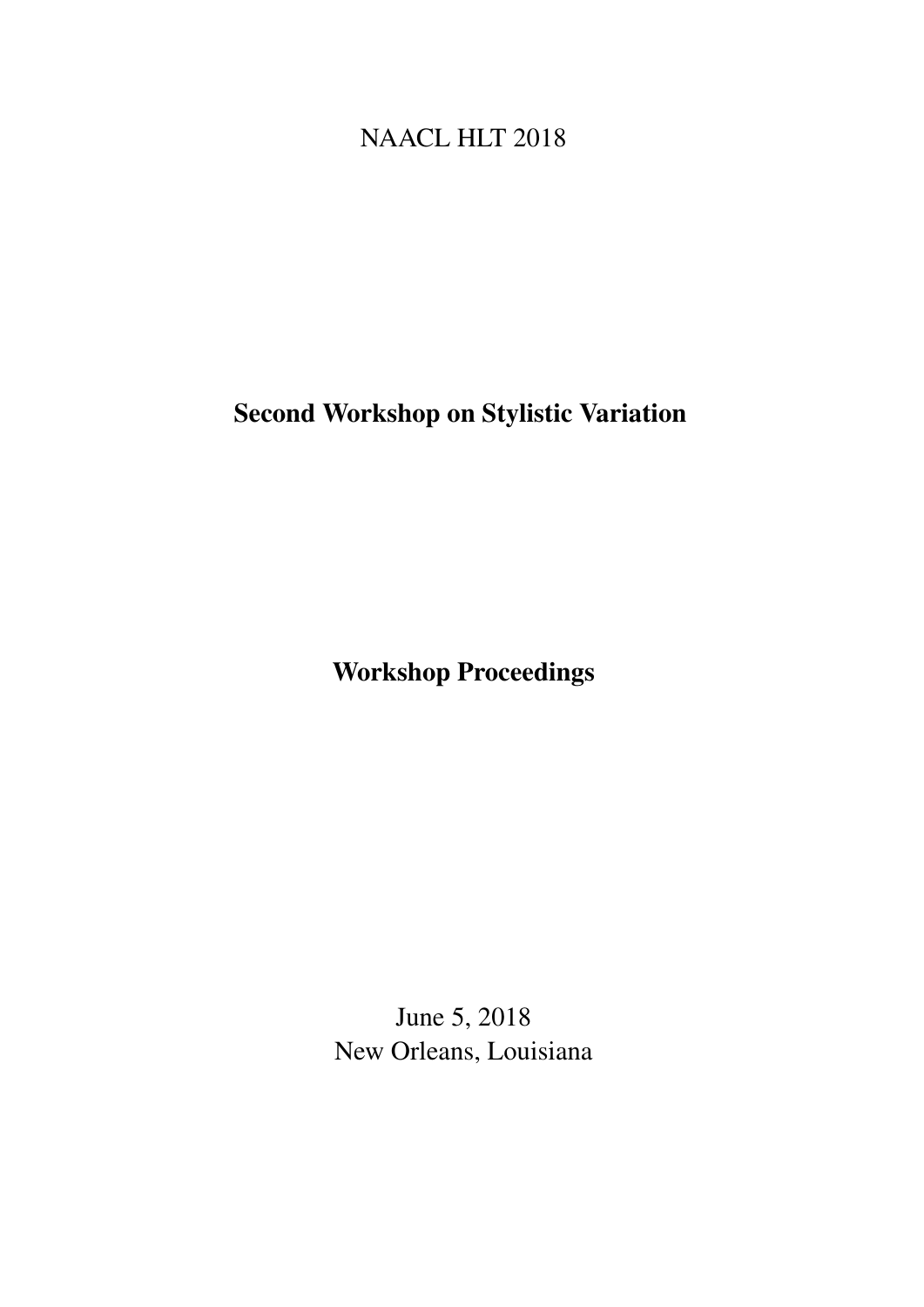Sponsors:



c 2018 The Association for Computational Linguistics

Order copies of this and other ACL proceedings from:

Association for Computational Linguistics (ACL) 209 N. Eighth Street Stroudsburg, PA 18360 USA Tel: +1-570-476-8006 Fax: +1-570-476-0860 acl@aclweb.org

ISBN 978-1-948087-24-7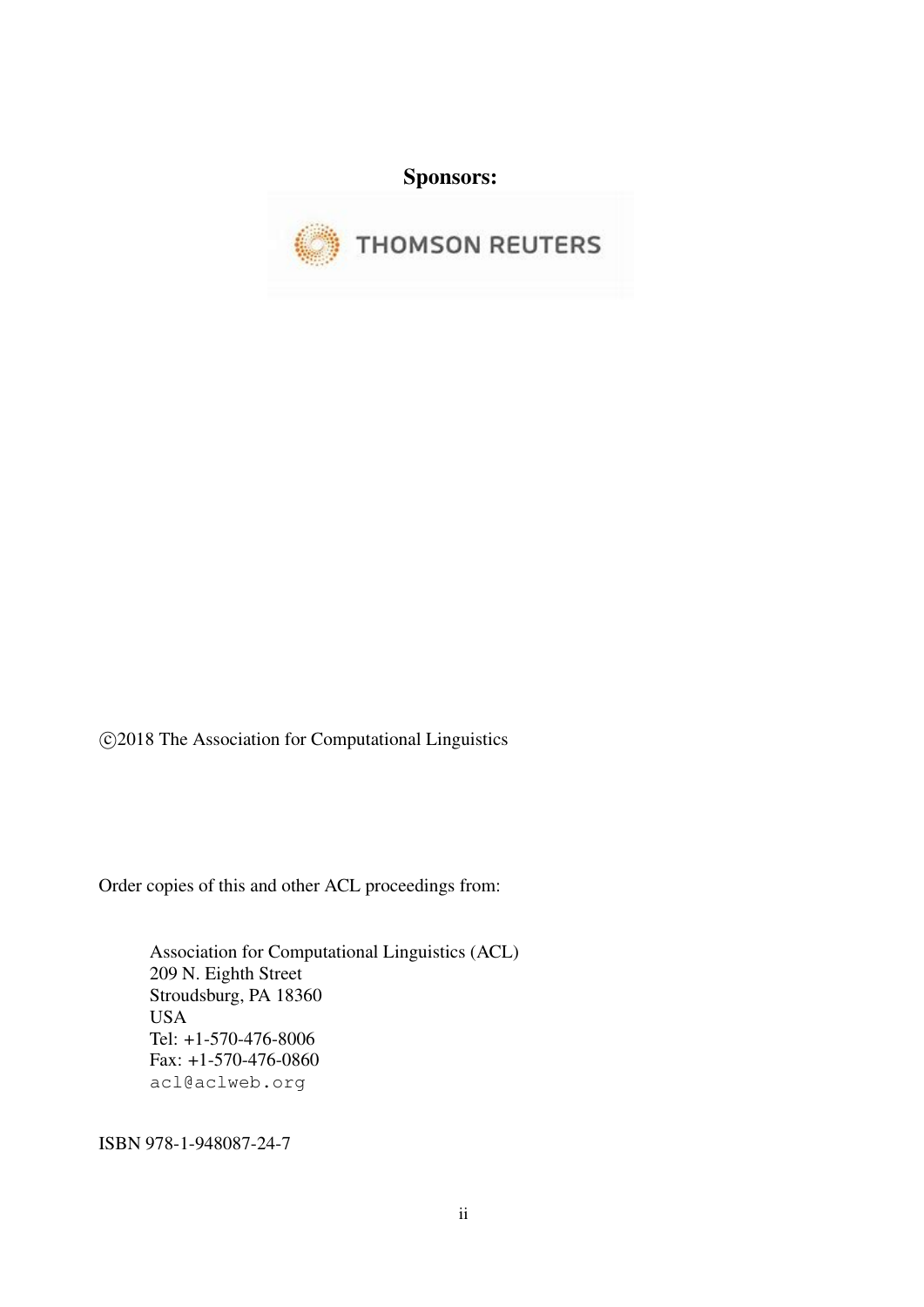### Introduction

The 2nd Workshop on Stylistic Variation (StyVa) at NAACL 2018 follows up the successful first iteration of the workshop at EMNLP 2017. The goal of the workshop is to offer a venue for bringing together a large but previously underserved and splintered community within computational linguistics, attracting a variety of perspectives on style from traditional areas within NLP, including authorship attribution, author profiling, genre studies, natural language generation, distributional lexicography, and literary and educational applications; to this end we have defined stylistic variation as broadly as possible, to include any variation in phonological, lexical, syntactic, or discourse realization of particular semantic content, due to differences in extralinguistic variables such as individual speaker, speaker demographics, target audience, genre, etc. This spirit of diversity is reflected this year particularly in our first invited speaker, James Pennebaker, whose main research has been published in psychology (though we note that his LIWC lexicon is a standard tool for NLP researchers).

In this iteration, we received 11 submissions, of which we accepted 6 as talks (54.5%); 1 paper was later withdrawn due to acceptance elsewhere and instead of the paper we will have a third invited talk. Even with a smaller set of papers than last year, the topics covered are diverse, including stylistic difference due to social variables, language background, and genre. Perhaps the most striking difference compared to our last iteration was a relative lack of natural language generation papers (we did have one, though!).

We thank the authors for choosing StyVa as a venue for their excellent work, all of our invited speakers (James Pennebaker, Rada Mihalcea, and Barbara Plank) for their invaluable contribution, and of course the reviews provided by our esteemed Program Committee. We'd also want to thank the ACL workshop organizing committee for their support.

We would also like to thank Thomson Reuters for their generous sponsorship of this workshop.

We look forward to a great workshop in New Orleans! Julian Brooke Lucie Flekova Moshe Koppel Thamar Solorio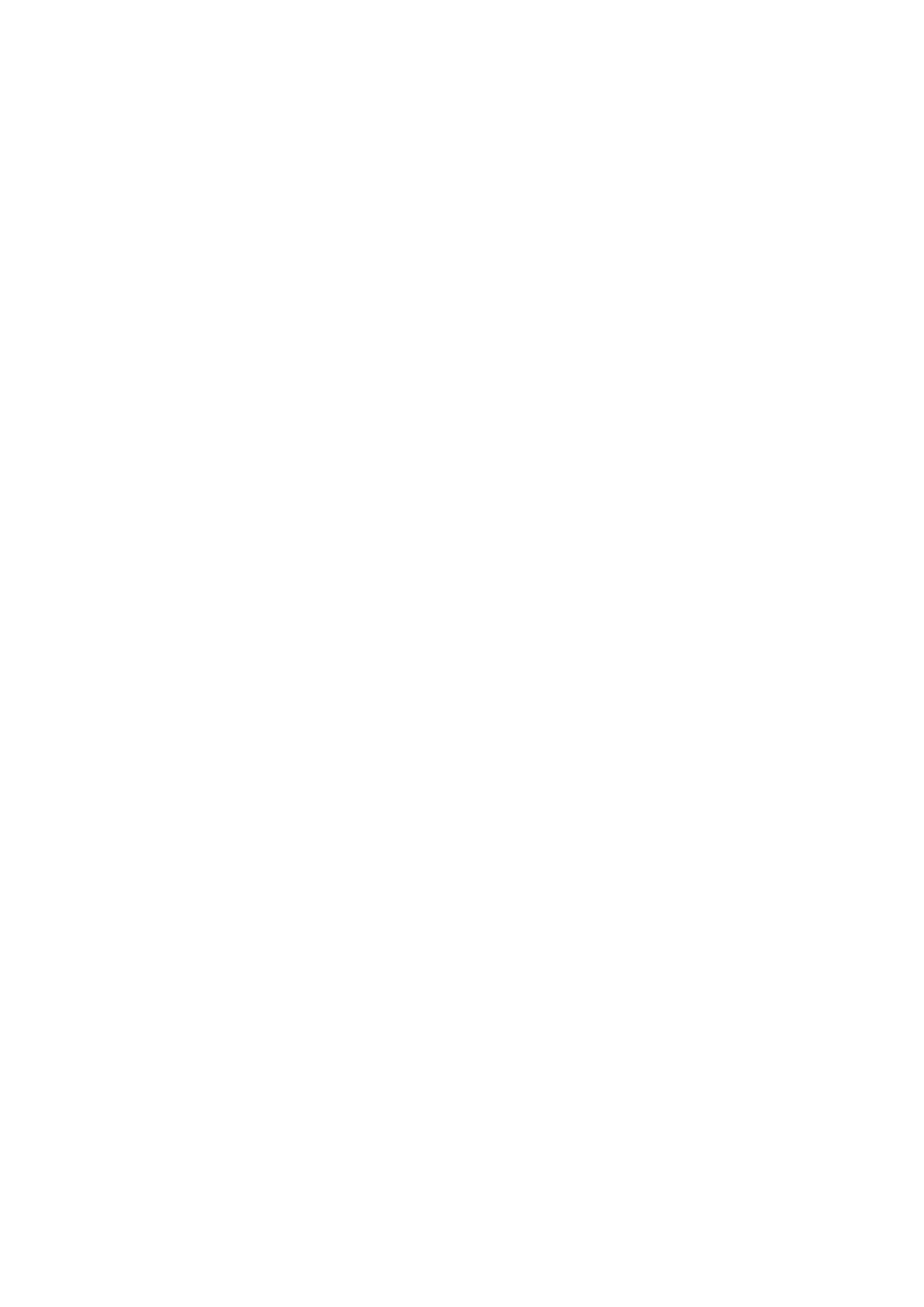#### Organizers:

Julian Brooke, Thomson Reuters Lucie Flekova, Amazon Research Moshe Koppel, Bar-Ilan University Thamar Solorio, University of Houston

#### Program Committee:

Nikolaos Aletras (University of Sheffield) Yves Bestgen (Université catholique de Louvain) Alberto Barrón-Cedeño (Qatar Computing Research Institute) Walter Daelemans (University of Antwerp) Jacob Eisenstein (Georgia Tech) Roger Evans (University of Brighton) Alexander Gelbukh (Instituto Politécnico Nacional) Adam Hammond (San Diego State University) Graeme Hirst (University of Toronto) Ekaterina Kochmar (Cambridge University) Vasileios Lampos (University College London) Dominique Legallois (Université Paris 3, Sorbonne-Nouvelle) Manuel Montes-y-Gomez (Instituto Nacional de Astrofísica, Optica y Electronica) Dong Nguyen (Alan Turing Institute) Umashanthi Pavalanathan (Georgia Institute of Technology) Ellie Pavlick (University of Pennsylvania) Barbara Plank (University of Groningen) Martin Potthast (Leipzig University) Vinod Prabhakaran (Computer Science, Stanford) Daniel Preotiuc-Pietro (University of Pennsylvania) Emily Prud'hommeaux (Rochester Institute of Technology) Sudha Rao (University of Maryland) Maarten Sap (University of Washington) Andrew H. Schwartz (Stony Brook University) Anders Soegaard (University of Copenhagen) Benno Stein (Bauhaus-Universität Weimar) Joel Tetreault (Grammarly) Sandra Uitdenbogerd (RMIT University) Sowmya Vajjala (Iowa State University) Svitlana Volkova (Pacific Northwest National Laboratory) Wei Xu (Ohio State Unversity) Marcos Zampeiri (University of Wolverhampton)

#### Invited Speakers:

Prof. Rada Mihalcea, University of Michigan Prof. James W. Pennebaker, University of Texas at Austin Prof. Barbara Plank, University of Groningen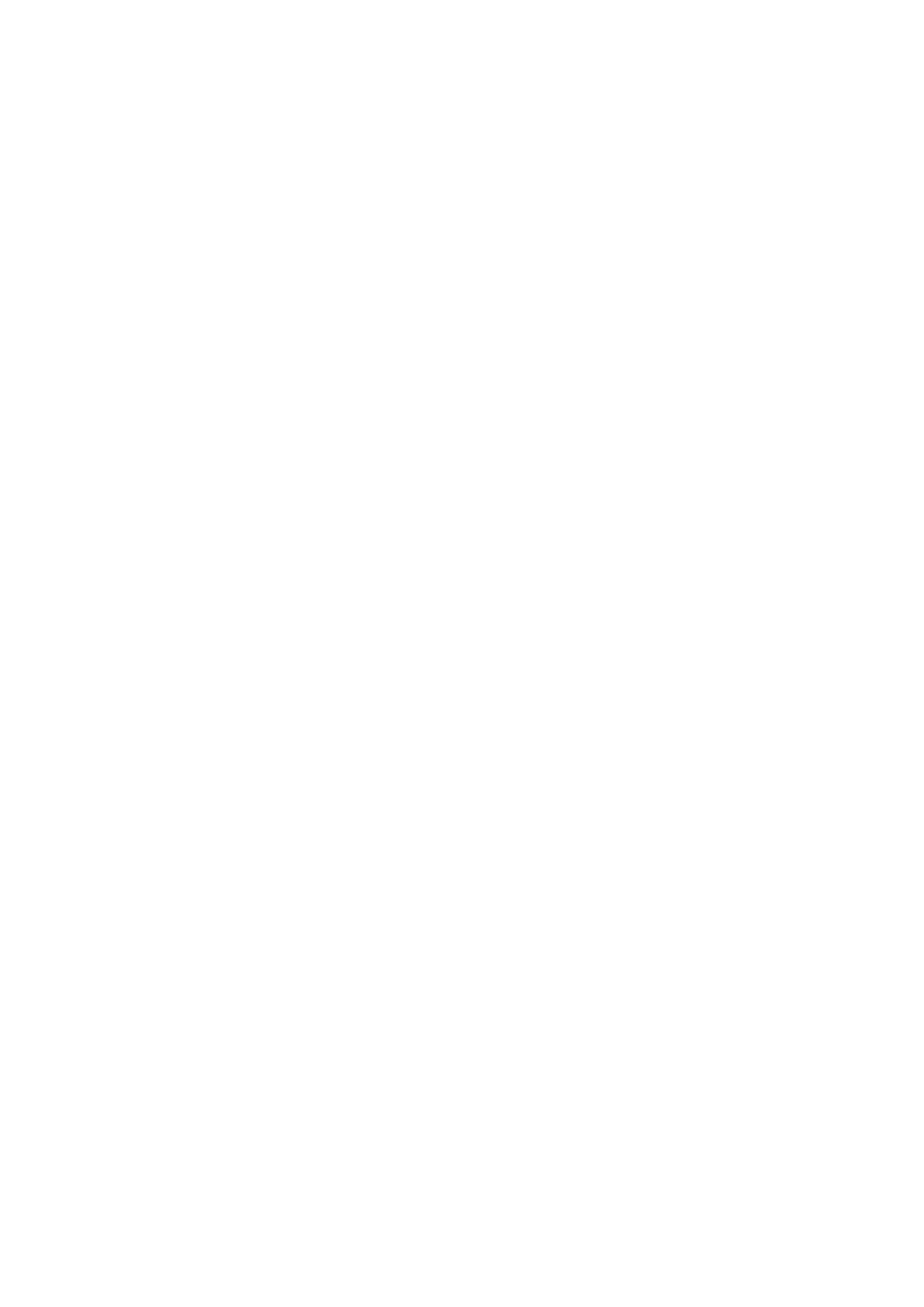## Table of Contents

| Stylistic variation over 200 years of court proceedings according to gender and social class |  |
|----------------------------------------------------------------------------------------------|--|
| Stylistic Variation in Social Media Part-of-Speech Tagging                                   |  |
|                                                                                              |  |
| <b>Detecting Syntactic Features of Translated Chinese</b>                                    |  |
|                                                                                              |  |
| Evaluating Creative Language Generation: The Case of Rap Lyric Ghostwriting                  |  |
|                                                                                              |  |
| Cross-corpus Native Language Identification via Statistical Embedding                        |  |
|                                                                                              |  |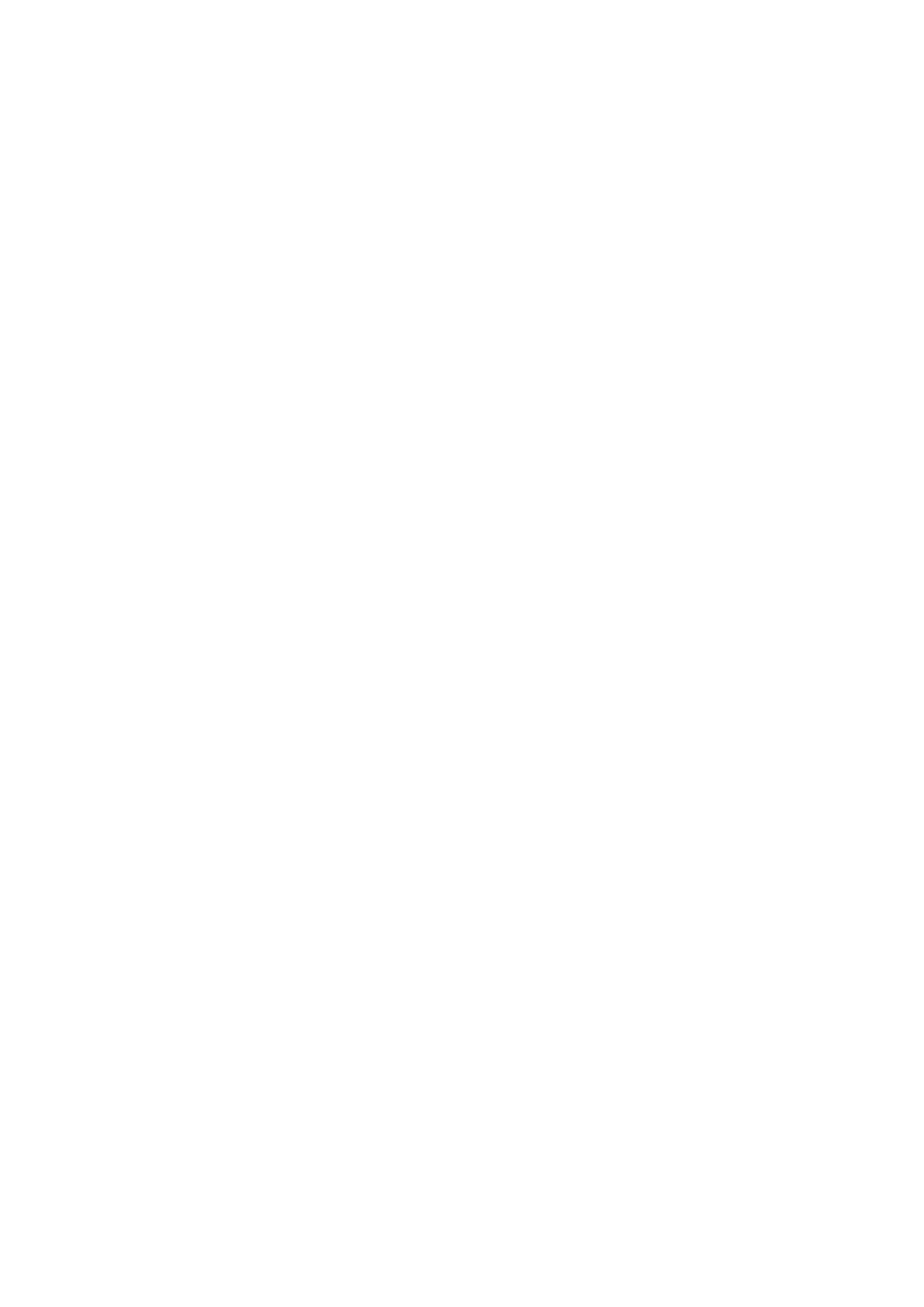### Conference Program

Tuesday, June 5, 2018

- 9:15–9:30 *Opening Remarks*
- 9:30–10:30 *Invited Talk by James W. Pennebaker: Measuring Linguistic Variation with Function Words*

#### 10:30–11:00 Break

- 11:00–11:30 *[Stylistic variation over 200 years of court proceedings according to gender and](#page-0-0) [social class](#page-0-0)* Stefania Degaetano-Ortlieb
- 11:30–12:00 *[Stylistic Variation in Social Media Part-of-Speech Tagging](#page-0-0)* Murali Raghu Babu Balusu, Taha Merghani and Jacob Eisenstein
- 12:00–12:30 *[Detecting Syntactic Features of Translated Chinese](#page-0-0)* Hai Hu, Wen Li and Sandra Kübler

#### 12:30–14:00 Lunch

- 14:00–15:00 *Invited Talk by Rada Mihalcea: What Does Language Tell us about the People Behind it*
- 15:00–15:30 *[Evaluating Creative Language Generation: The Case of Rap Lyric Ghostwriting](#page-0-0)* Peter Potash, Alexey Romanov and Anna Rumshisky